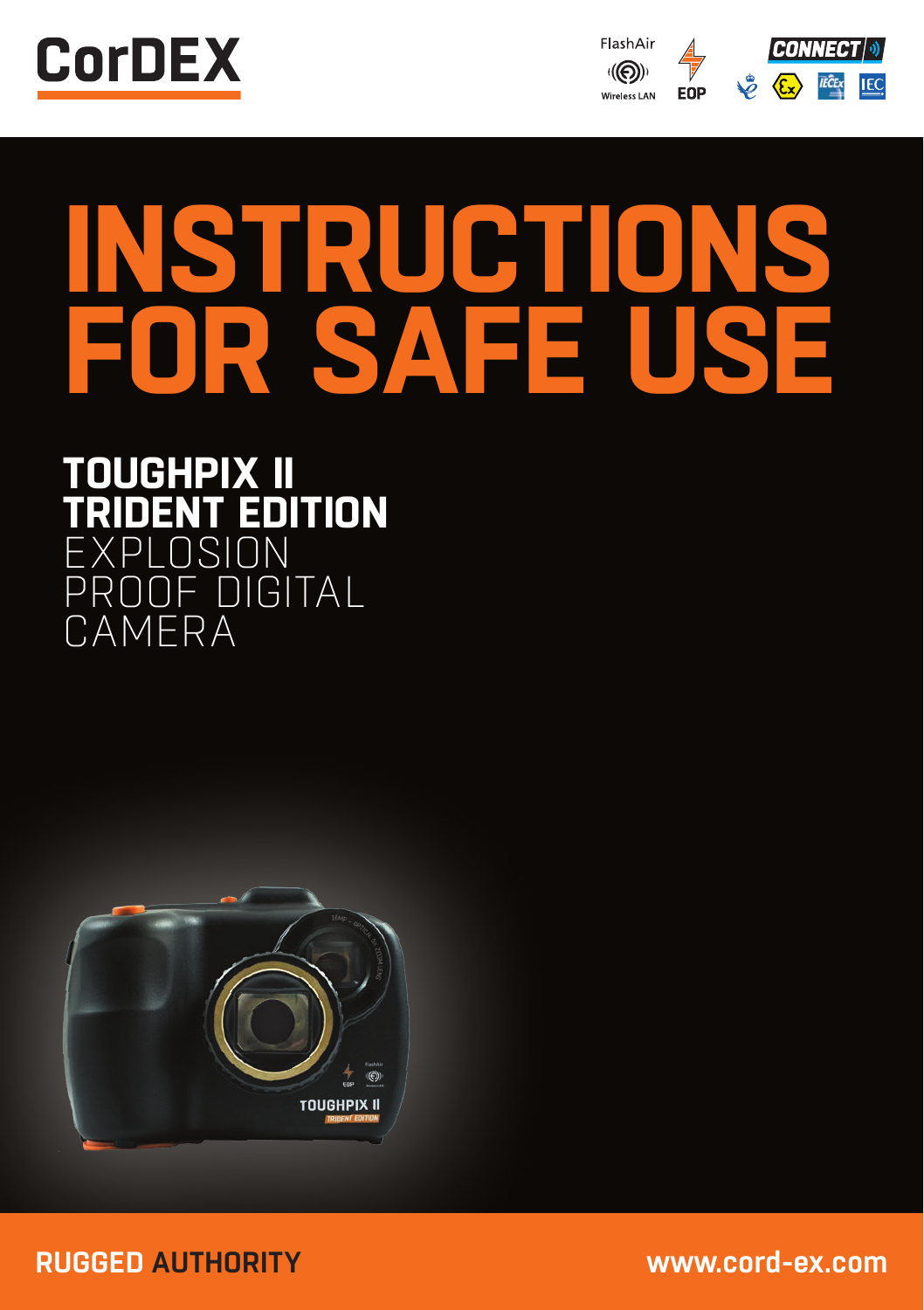| <b>Read This First</b>           | 3 |
|----------------------------------|---|
| Liability                        | 3 |
| Trademark Information            | 3 |
| Product Information              | 3 |
| <b>Instructions for Safe Use</b> | 4 |
| Labelling                        | 5 |
| <b>Operational Cautions</b>      | 6 |
| <b>Certification</b>             | 7 |
| EC Declaration of Conformity     | 8 |
| ATEX / IECEX Certificate         | 9 |

# **CONTENTS READ THIS FIRST**

The ToughPIX II 2410 range of flame-proof digital cameras are suitable for use in hazardous areas (Ex zones: potentially explosive environments).

Read and understand all Warnings and Cautions before using this product.

#### **Liability**

The technical specification of the camera complies with relevant European Ex standards (EN 60079-0 and EN60079-1).

The user is solely responsible for ensuring the equipment is suitable for the intended purpose and environments.

CorDEX Instruments will not be liable for any injury or damage resulting from unauthorized adjustments to, or dismantling of, the camera or for use with inappropriate applications or environments.

## **Trademark Information**

Microsoft® and Windows® are U.S. registered trademarks of Microsoft Corporation. Pentium® is a registered trademark of Intel Corporation.

Macintosh is a trademark of Apple Computer, Inc. SD™ is a trademark.

Other names and products may be trademarks or registered trademarks of their respective owners.

#### **Product Information**

Product design and specifications are subject to change without notice. This includes primary specifications, software, software drivers, and user's manual. The User Manual is a general reference guide for the product.

The manufacturer assumes no liability for any errors or discrepancies in the user manual.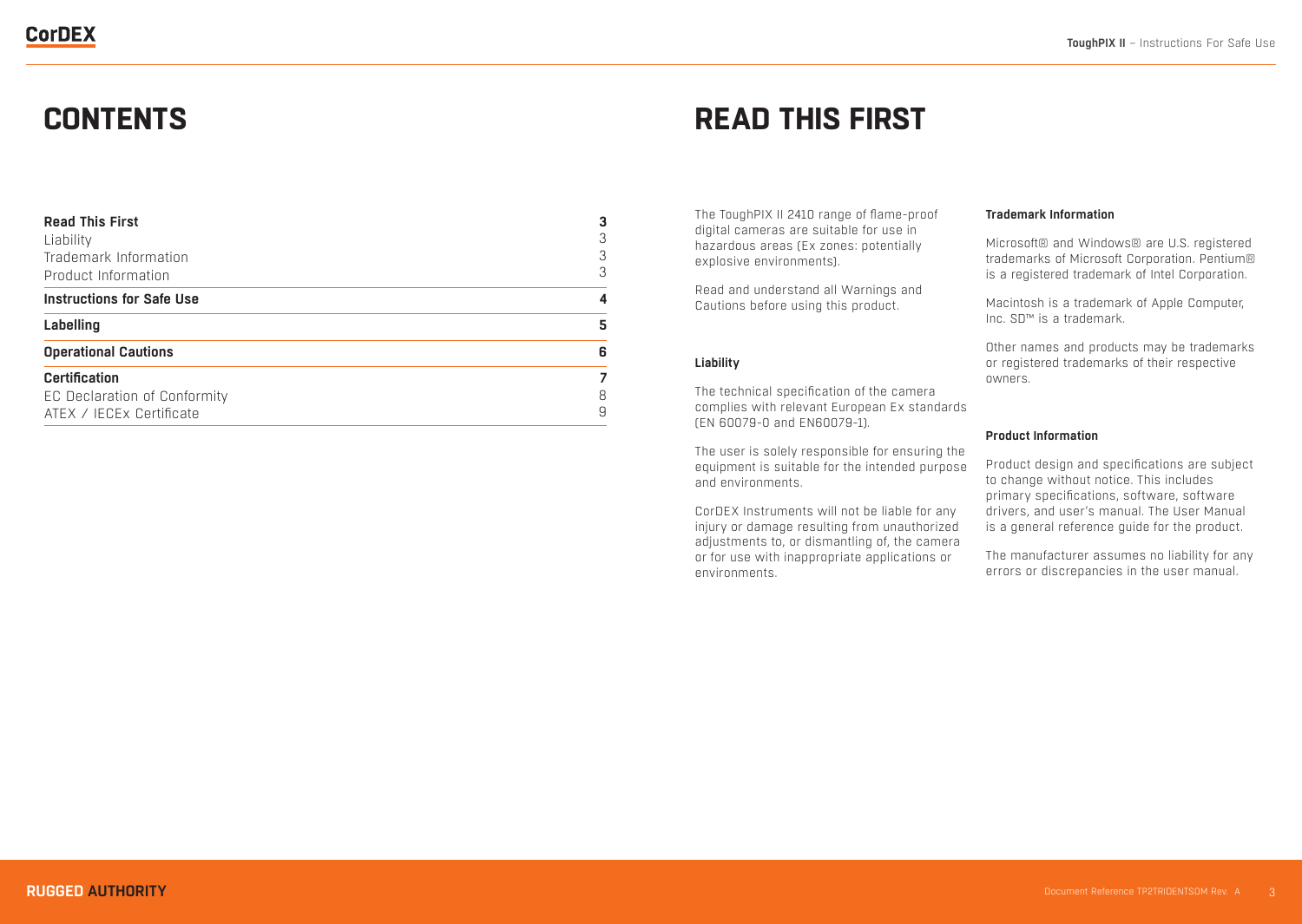## **INSTRUCTIONS FOR LABELLING SAFE USE**

### **As defined by clause 29.2(i) of EN60079-0**

The conditions referenced in this section relate specifically to hazardous area applications and must be followed.

In accordance with clause 5.1 of EN 60079-1, the critical dimensions of the flamepaths are:

| Flamepath                          | Maximum<br>Gap (mm) | Minimum L<br>(mm) |
|------------------------------------|---------------------|-------------------|
| Rear<br>carriage/front<br>carriage | 0.04                | 6.5               |
| Flash<br>Window/front<br>carriage  | 0.1                 | 13.8              |
| LCD Window/<br>front carriage      | 0.1                 | 13.8              |
| Lens window/<br>front carriage     | $\Omega$ .1         | 13.8              |
| Operating<br>rnd/rear and          | $\Omega$ .1         | 10.5              |

- Contact the manufacturer for information on the dimensions of the flameproof joints.
- The apparatus must only be used in areas where there is low risk of impact.
- Do not charge battery pack in the hazardous area.
- The battery must be removed from the camera and charged in the CorDEX Instruments ToughPIX II charging bay. Using a different charging device can cause damage and void certification.
- The ToughPIX II 2410 Series digital camera incorporates a protected battery system with a non-replaceable fuse. This fuse is only to be replaced by CorDEX Instruments or a CorDEX Instruments Approved Repair Facility. Failure to do so will void the certification.
- Ensure that the ToughPIX II 2410 Series digital camera battery pack is secured using the plug provided. If the plug is lost, only replace with a plug of the correct size and type. If in doubt, contact your nearest CorDEX Instruments representative.
- The ToughPIX II 2410 Series digital camera is manufactured from aluminium alloy; and must contain less than 7% magnesium by weight and incorporates toughened glass windows. This should be taken into account when considering the end use application.
- The ToughPIX II 2410 Series digital camera cannot be maintained in the field and must be returned to the manufacturer should repair or maintenance be required.
- USB communications with the ToughPIX II 2410 Series digital camera must only occur within the non-hazardous area.
- When replacing the battery pack, the screw must be re-tightened to a torque of 1.5-4Nm and the cover cap replaced.
- Only CorDEX battery pack CDX2400-011 shall be used.
- Do not enable wifi in the hazardous area.

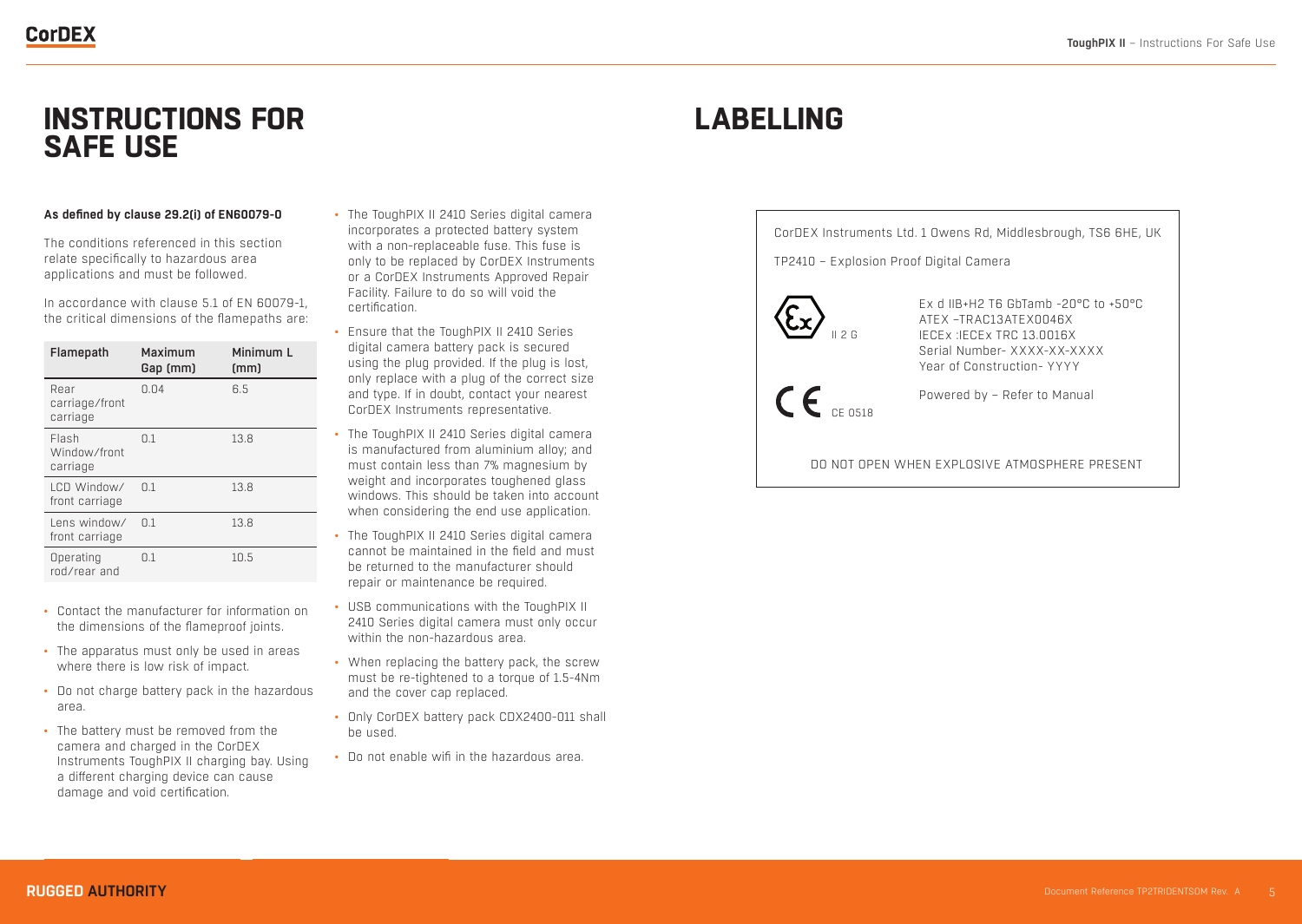# **OPERATIONAL CAUTIONS**

The cautions contained in this section do not relate specifically to safe use in hazardous area applications but should be followed to help prevent damage to the device or personnel.

- Keep out of reach of children
- The TP2410 is a precision instrument. Do not drop it, strike it or use excessive force when handling

#### **Maintenance**

For safety critical maintenance, please refer to EN60079-17

# **CERTIFICATION**

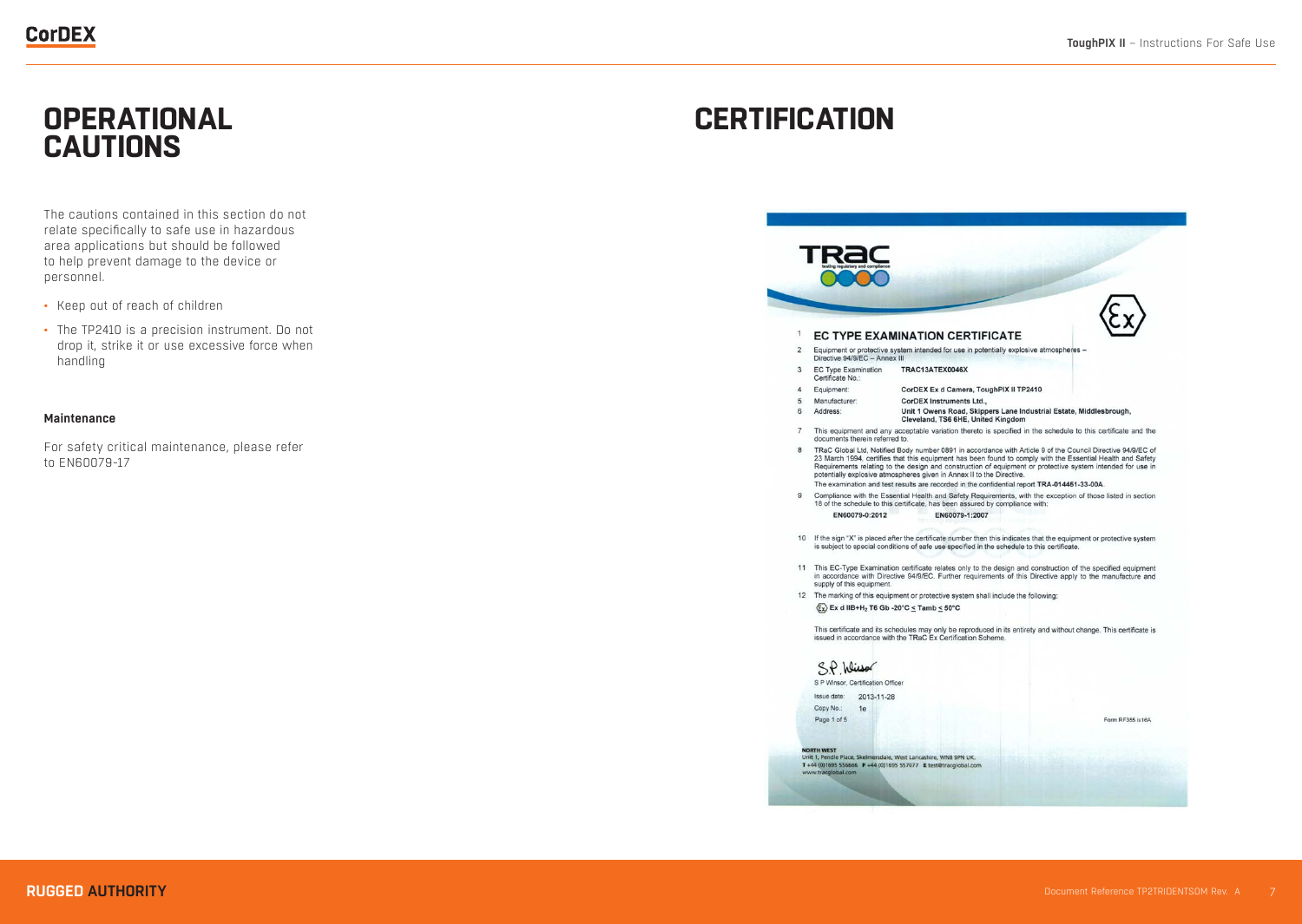|                                                                  | <b>IECEx Certificate</b><br><b>IECE</b><br>of Conformity                                                                                                    |                       |                                                                                                                                                                                |                      |  |  |
|------------------------------------------------------------------|-------------------------------------------------------------------------------------------------------------------------------------------------------------|-----------------------|--------------------------------------------------------------------------------------------------------------------------------------------------------------------------------|----------------------|--|--|
|                                                                  |                                                                                                                                                             |                       | <b>INTERNATIONAL ELECTROTECHNICAL COMMISSION</b><br><b>IEC Certification Scheme for Explosive Atmospheres</b><br>for rules and details of the IECEx Scheme visit www.iecex.com |                      |  |  |
| Certificate No.:                                                 | IECEx TRC 13.0016X                                                                                                                                          |                       | issue No.: 0                                                                                                                                                                   | Certificate history: |  |  |
| Status:                                                          | Current                                                                                                                                                     |                       |                                                                                                                                                                                |                      |  |  |
| Date of Issue:                                                   | 2013-11-28                                                                                                                                                  |                       | Page 1 of 3                                                                                                                                                                    |                      |  |  |
| Applicant:                                                       | <b>CorDEX Instruments Ltd</b><br>Unit 1 Owens Road,<br>Skippers Lane Industrial Estate,<br>Middlesbrough,<br>Cleveland,<br>TS6 6HE<br><b>United Kingdom</b> |                       |                                                                                                                                                                                |                      |  |  |
| <b>Electrical Apparatus:</b><br>Optional accessory:              | CorDEX Ex d Camera, ToughPIX II TP2410                                                                                                                      |                       |                                                                                                                                                                                |                      |  |  |
| Type of Protection:                                              | Flameproof                                                                                                                                                  |                       |                                                                                                                                                                                |                      |  |  |
| Marking:                                                         | Ex d IIB+H <sub>2</sub> T6 Gb -20°C $\leq$ Tamb $\leq$ 50°C                                                                                                 |                       |                                                                                                                                                                                |                      |  |  |
| Approved for issue on behalf of the IECEx<br>Certification Body: |                                                                                                                                                             | Stephen Winsor        |                                                                                                                                                                                |                      |  |  |
| Position:                                                        |                                                                                                                                                             | Certification Officer |                                                                                                                                                                                |                      |  |  |
| Signature:<br>(for printed version)                              |                                                                                                                                                             | SP Wisson             |                                                                                                                                                                                |                      |  |  |
| Date:                                                            |                                                                                                                                                             | 2013-11-28            |                                                                                                                                                                                |                      |  |  |
|                                                                  | 1. This certificate and schedule may only be reproduced in full.<br>2. This certificate is not transferable and remains the property of the issuing body.   |                       | 3. The Status and authenticity of this certificate may be verified by visiting the Official IECEx Website.                                                                     |                      |  |  |
| Certificate issued by:                                           |                                                                                                                                                             |                       |                                                                                                                                                                                |                      |  |  |
|                                                                  | <b>TRaC Global Ltd.</b><br><b>Unit 1 Pendle Place</b><br>Skelmersdale<br><b>West Lancashire</b><br>WN8 9PN<br><b>United Kingdom</b>                         |                       |                                                                                                                                                                                |                      |  |  |
|                                                                  |                                                                                                                                                             |                       |                                                                                                                                                                                |                      |  |  |

## **EC DECLARATION OF CONFORMITY**



CorDEX Instruments Ltd Unit 1, Owens Road Skippers Lane Industrial Estate, MIDDLESBROUGH, TS6 6HE

Declaration No. SO/11 Rev 3

#### **EC Declaration of Conformity in accordance with EEC ATEX Directive 94/9/EC**

We,

**CorDEX Instruments Ltd.**

Hereby declare that the products described below

Product: Explosion-proof digital camera Model: TP2410XP

are in conformity with the essential health and safety requirements of Council Directive 94/9/EC relating to equipment intended for use in potentially explosive atmospheres (ATEX Directive) Ex II 2 G, Ex d IIB+H2 T6 Gb(Tamb -20 $^{\circ}$ C to +50 $^{\circ}$ C) equipment, by the application of the following Standards:-

BS EN 60079-0:2012 Explosive atmospheres - Equipment. General requirements

BS EN 60079-1:2007 Explosive atmospheres. Equipment protection by flameproof enclosures "d"

as certified by Notified Body Number 0891 TRaC Global Ltd, UK by EC-Type Examination Certificate: TRAC13ATEX0046X and IECEx Certificate: IECEx TRC 13.0016X and are subject to the procedure set out in Annex VII of Directive 94/9/EC and these procedures are in conformity with the requirements of EN 80079-34 under the supervision of Notified Body Number 0518, SIRA Certification Service, Rake Lane, Eccleston, Chester, CH4 9JN, England.

It is ensured through internal measures that the products conform at all times to the requirements of the current EEC Directives and relevant standards.

auc Signature: **Authorised Person** 

Position: Director on behalf of CorDEX Instruments Ltd

Date: 07/10/2014

Product Serial number

Better:Better\_Work:CorDEX:03\_CorDEX\_Products:CorDEX\_Products\_ToughPIXII:CorDEX\_Products\_ToughPIXII\_ECDeclaration:EC Declaration of Conformity (TP2410XP)Rev A.docx